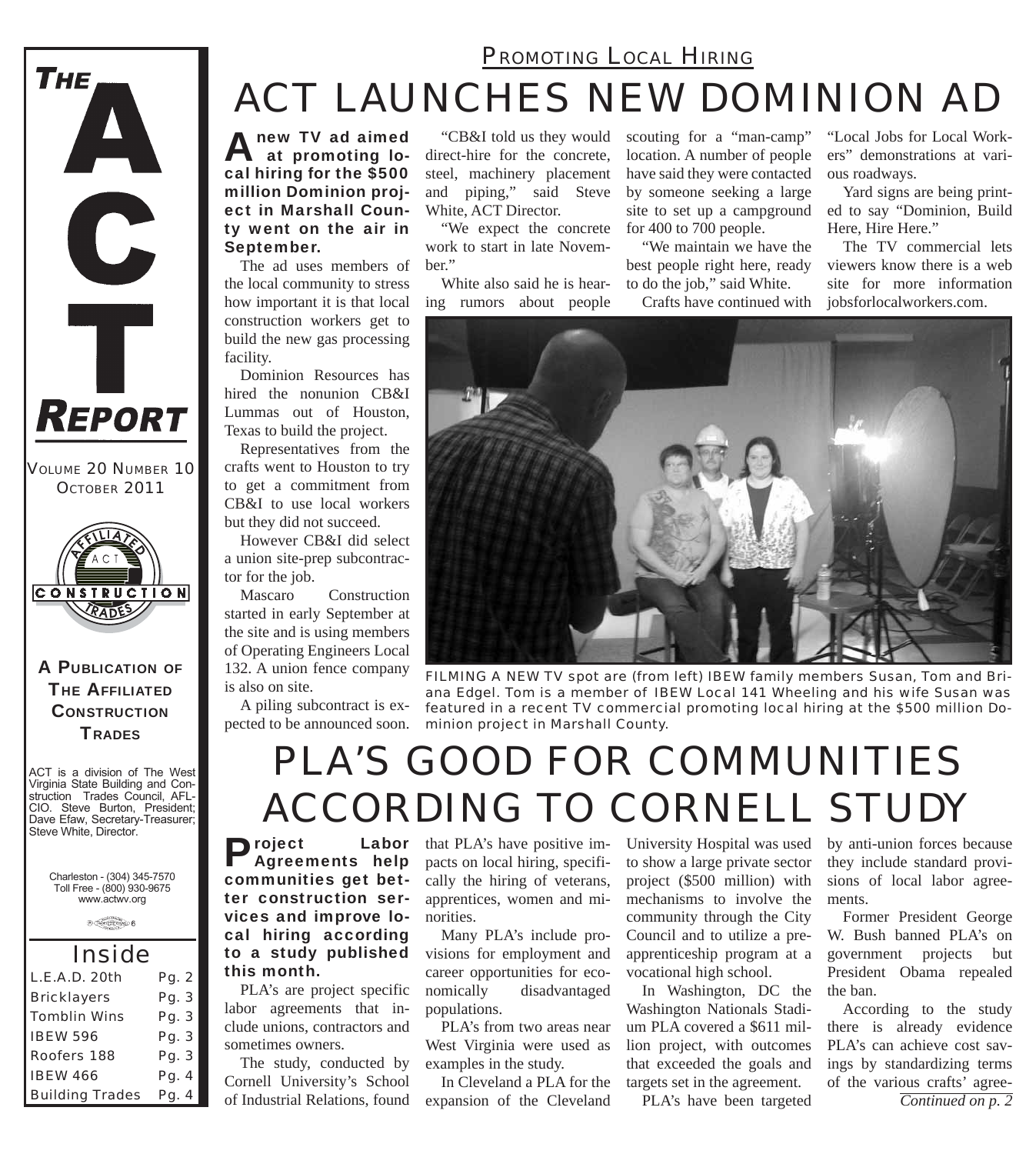# *L.E.A.D. DRUG AND SAFETY PROGRAM CELEBRATES 20 YEARS OF SUCCESS*

This year the<br>
Charleston Area Labor Education and Development (LEAD) program celebrates its 20th anniversary.

LEAD drug screening and safety training program prevents worksite alcohol and drug abuse through testing and provides comprehensive safety training.

The labor-management initiative highlights the successful safety partnership in the unionized sector of the construction industry.

The group marked its anniversary in September with an event at Highland Hospital's \$29 million expansion which is being built 100% union by RC General Contractors and various subcontractors, all

lin delivered the keynote address, praising LEAD's accomplishments.

"Having a LEAD drugfree certified workforce on construction projects is a real asset in this day and age, and I think the cooperation be-

tween labor and management is a big part of what makes our LEAD program so effective," said Reece, President of RC General.

LEAD began in 1991 when contractor members of the Kanawha Valley Builders Association and unions with the Charleston Building and Construction Trades got toalcohol use on all construction job sites throughout the area.

Over the past 20 years on virtually all union construction job sites workers submit to pre-employment, annual, and random drug testing.

*"... [LEAD] HAD AN ENORMOUS POSITIVE IMPACT ON JOBSITE SAFETY." JIM SMITH, PRESIDENT, DOUGHERTY COMPANY*

> They also attend Drug and Supervisory Awareness Education and OSHA 10-Hour training classes in a continuing effort to ensure safety practices at the job site.

"I read a lot about the issue of workplace substance abuse and I'm proud that we had the foresight to tackle the issue head-on 20 years ago through the LEAD program," said Jim Smith, President of Dougherty Company one of the program's original founders.

"Today virtually every

building trade union construction worker proudly carries a LEAD or similar drug-free certification card

and it's had an enormous positive impact on jobsite safety."

During the last two decades union workers have volunteered over 300,000 hours of their personal time for training and have submitted to more than 100,000 drug tests through the Charleston-area LEAD program.

LEAD is just one alcohol and drug testing program used by various crafts and regions.

The Boilermakers have the MOST program, Tri-State has their own LEAD program and the Parkersburg and North Central areas uses the TOPS program.

TOPS (Tradesperson Outreach Program) was started in 1996 as the Parkersburg-Marietta Construction Trades Education and Development Fund (PMCTEDF), is also known as the TOPS Drug and Safety Program.

Through a joint effort by the Parkersburg-Marietta Contractors Association and the Parkersburg-Marietta Building and Construction Trades Council, the Education and Development Fund serves 20 counties in Ohio and 29 counties in West Virginia, providing services to 218 contractors and 49 union halls.

"Our services ensure that workers are alcohol and drug-free and highly trained in safety," said Bill Hutchinson, Business Manager of the Parkersburg-Marietta Building and Construction Trades Council and the Board of Trustees Chairman for the TOPS program.

*PLA'S* 

#### *CONTINUED FROM P. 1*

ments in the area, including work hours and overtime; and by allowing for expanded use of apprentices.

In addition, PLA's produce indirect savings related to higher productivity and uninterrupted production resulting from no strike clauses and alternative dispute resolution procedures.

"The private sector uses PLA's all the time," said Steve

Burton, Business Manager of the Tri-State Building Trades Council. "Major employers use PLA's not because they have to but because they want to. They want a project labor agreement because it provides stability, everyone knows what the rules are for that project."

Burton believes government should have the same tools available as the private sector when it comes to getting quality construction services at a fair price.

*Dave Efaw, Secretary-Treasurer, WV State Building Trades represented Labor at the event. Other speakers included Governor Earl Ray Tomblin; Jim Smith, Dougherty Company and LEAD Chairman; State Sen. Brooks McCabe; Kelly Goes, State Director for Senator Manchin; and Tom Reece, RC General Contractors.*

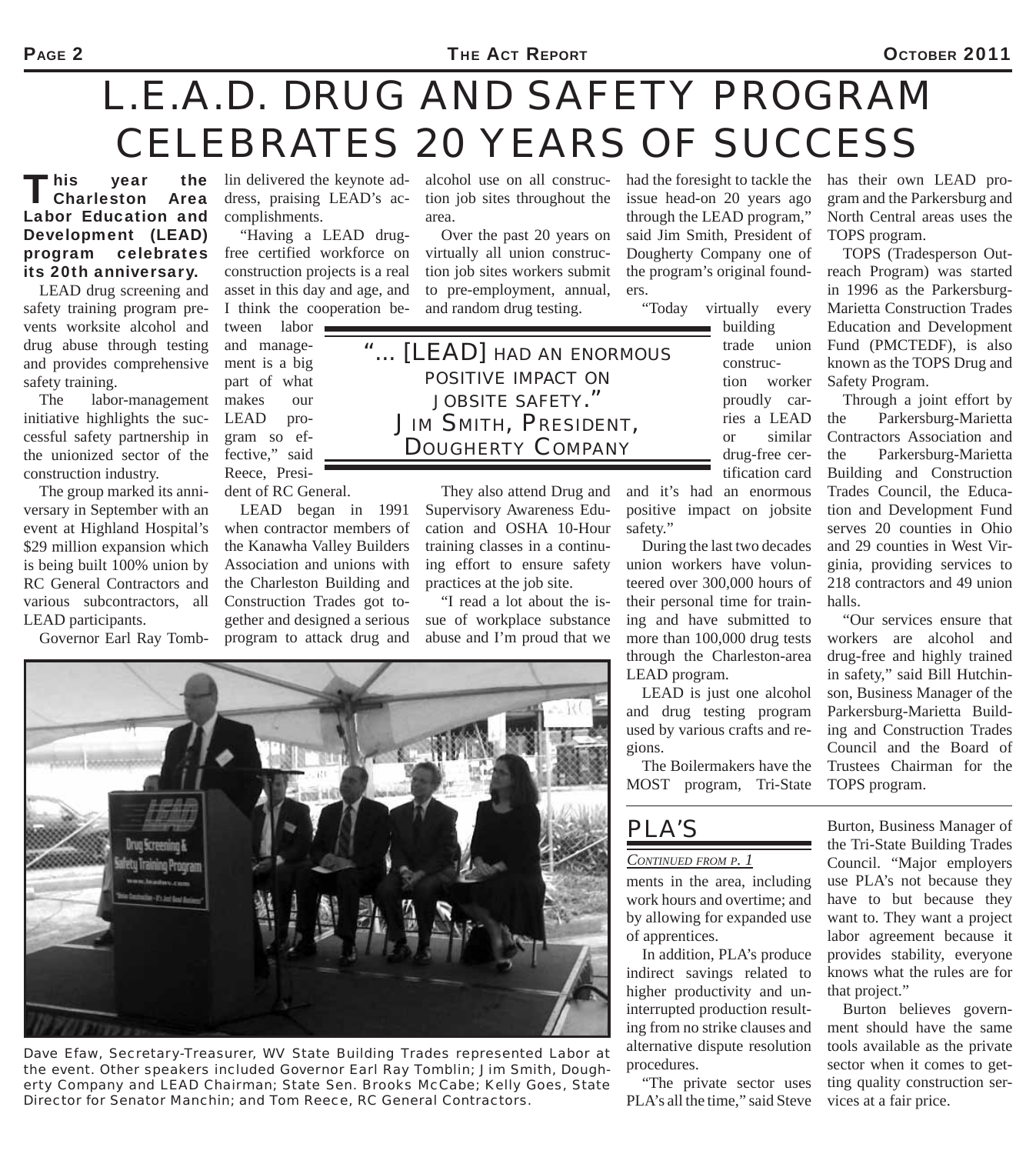# *APPRENTICESHIP OPEN FOR WV BRICKLAYERS*

The Bricklayers & Allied Craftworkers District Council of West Virginia Apprenticeship Program has a year round application process.

Those interested in applying can go to any WorkForce WV Job Service office on the Third Friday of each month.

The Western Maryland One Stop Job Center will also process applications Monday through Friday.

Both agencies are open 8:00am to noon and 1:00pm to 4pm.

The program teaches brick and block laying, as well as all aspects of the trade.

Starting wages range from \$12.35 to \$14.09 plus

fringe benefits and increase as the apprentice progresses through the program.

It takes 6,000 hours of onthe job training plus related classroom training to complete the program.

Apprentices begin with an eight week training session at the Councils facility located in Ritchie County.

Apprentices from out-ofthe area are provided local housing.

For the remainder of their apprenticeship they attend monthly meetings closer to their home area.

The program provides opportunities for those who reside in any West Virginia County as well as the Counties of Allegheny, Garrett and

Washington, MD.

Applicants must be at least 18 years old and be physically able to perform the work of the trade.

All applicants will take a standard written aptitude test at the WV Job Service or the Western Maryland One Stop Job Center.

In order to be accepted you must provide copies of your birth certificate, high school diploma or G.E.D.

A copy of your driver's license will be required at a later date.

Only copies will be accepted please do not bring originals.

A drug test will be required at a later date.

The recruitment, selection,

# *TOMBLIN WINS FOR GOVERNOR*

#### Earl Ray Tomblin<br>won the Special Election for Governor held on October 4.

Tomblin was endorsed by the WV State Building Trades.

The victory means Tomblin will serve the remainder of the four year term that originally was held by now Senator Joe Manchin.

employment, and training of apprentices shall be without discrimination because of race, color, religion, national origin or sex.

The Bricklayers Joint Apprenticeship and Training Committee will take affirmative action to provide equal opportunities in apprentice-

Manchin vacated the Governor's office when he was elected to fill the unexpired term of Senator Robert C. Byrd.

For both Tomblin and Manchin the term of office will be up for grabs again next year during the 2012 election cycle.

They both intend to seek re-election to full terms.

ship and training and will operate the apprenticeship program as required under Title 29 of the Code of Federal Regulations, part 30.

For more information contact Apprenticeship Coordinator Brian Greynolds at 304- 363-9250 or bricklayerwv@ gmail.com.

*IBEW 596 DEDICATES NEW APPRENTICE BUILDING*



*MEMBERS OF IBEW Local 596 Clarksburg held an event on October 10 to dedicate their recently completed apprenticeship building.*

*The Clarksburg JATC Electrical Training Center is a 5600 square foot building with seven classrooms and a 40 x 40 shop area for hands on training.*

*The program currently has 67 apprentices and six instructors. The 100% union built facility had its first graduating class go through the doors earlier this year.*

#### *ROOFER VOLUNTEERS FIX WHEELING SCHOOL LEAK*



*WHEN MEMBERS OF Roofers Local 188 Wheeling heard the computer room of the Bishop Donahue Memorial High School in Wheeling was getting wet because of a leaky roof they donated their weekend time to fix the problem. Taking a break during the repair job are Kalkreuth Roofing and Mansuetto Roofing employees (from left) Tony Long, Justin Kanyuch, John Dolak, Jim Zadai and Tom Tweedlie.*

*Local 188 Business Manager, Gary Zadai, contacted a local contractor to get help with reduced cost of material.*